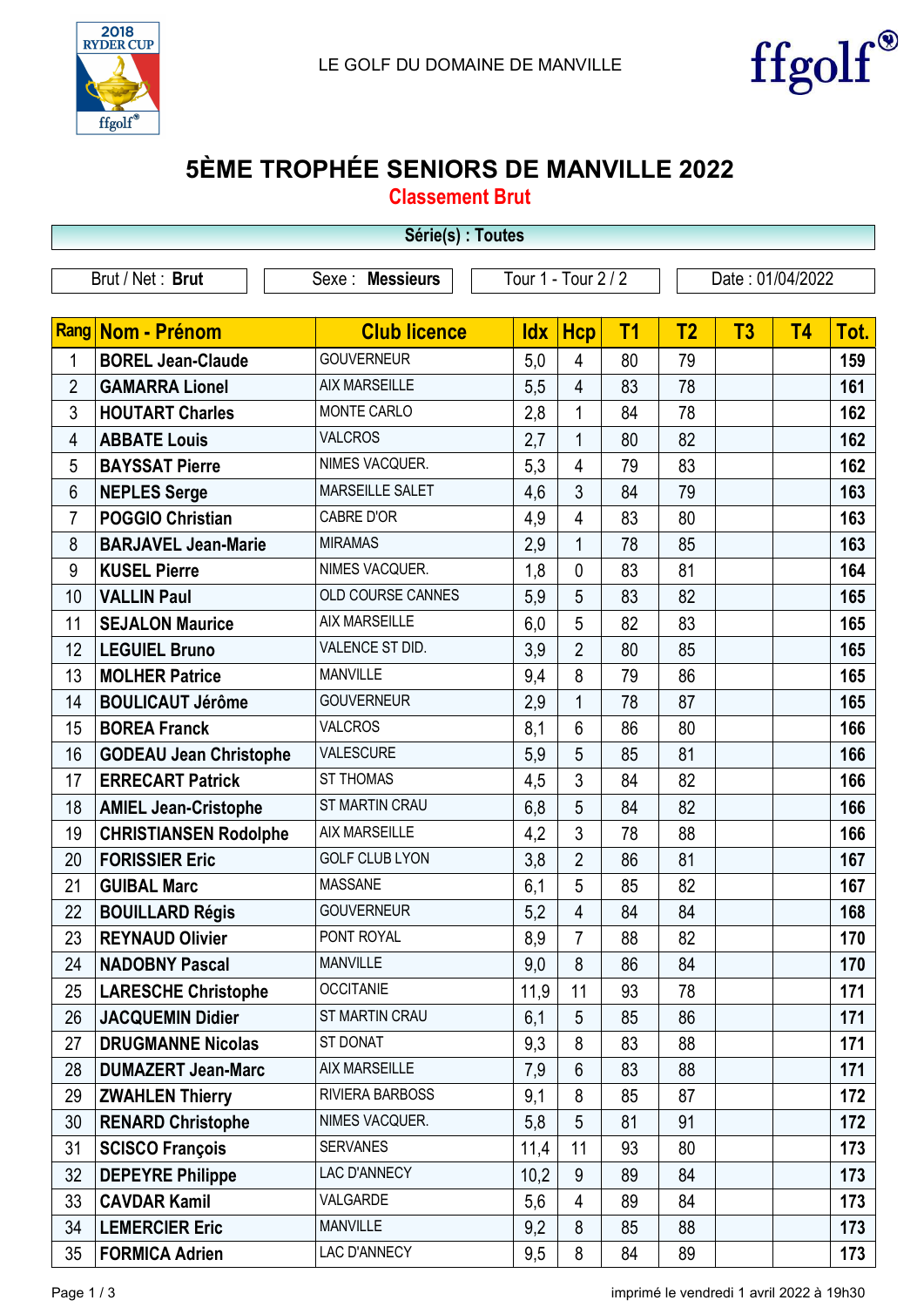|    | Rang Nom - Prénom           | <b>Club licence</b>     | ldx  | <b>Hcp</b>     | T <sub>1</sub>  | T <sub>2</sub> | T <sub>3</sub> | <b>T4</b> | Tot. |
|----|-----------------------------|-------------------------|------|----------------|-----------------|----------------|----------------|-----------|------|
| 36 | <b>PARHAD Jean-Claude</b>   | ST ENDREOL              | 4,1  | 3              | 85              | 89             |                |           | 174  |
| 37 | <b>VILLENEUVE Eric</b>      | NIMES VACQUER.          | 7,9  | 6              | 85              | 89             |                |           | 174  |
| 38 | <b>PRIAULET Philippe</b>    | <b>MANVILLE</b>         | 8,7  | 7              | 85              | 89             |                |           | 174  |
| 39 | <b>BONCI Alain</b>          | AVIGNON CHATEAUBLANC    | 11,0 | 10             | 92              | 83             |                |           | 175  |
| 40 | <b>FOURCADE Fabrice</b>     | NIMES VACQUER.          | 6,6  | 5              | 88              | 87             |                |           | 175  |
| 41 | <b>RIPERT Didier</b>        | <b>AIX MARSEILLE</b>    | 8,3  | $\overline{7}$ | 95              | 81             |                |           | 176  |
| 42 | <b>KOUMROUYAN Charles</b>   | <b>AIX MARSEILLE</b>    | 7,4  | $6\phantom{1}$ | 93              | 83             |                |           | 176  |
| 43 | <b>PERUCCA Christophe</b>   | <b>MANVILLE</b>         | 13,3 | 13             | 90              | 86             |                |           | 176  |
| 44 | <b>ARREDONDO Olivier</b>    | <b>STE BAUME</b>        | 11,4 | 11             | 90              | 86             |                |           | 176  |
| 45 | <b>BEKIRIAN Robert</b>      | ST MARTIN CRAU          | 9,8  | 9              | 90              | 86             |                |           | 176  |
| 46 | <b>CORNILLE Olivier</b>     | <b>MANVILLE</b>         | 9,4  | 8              | 88              | 88             |                |           | 176  |
| 47 | <b>MARTINI Jean-Bernard</b> | <b>MIRAMAS</b>          | 8,7  | $\overline{7}$ | 88              | 88             |                |           | 176  |
| 48 | <b>BLANC Gerard</b>         | NIMES VACQUER.          | 10,8 | 10             | 91              | 86             |                |           | 177  |
| 49 | <b>CHABERT Andre</b>        | <b>SERVANES</b>         | 12,1 | 11             | 88              | 89             |                |           | 177  |
| 50 | <b>LAMBERT André-Pierre</b> | <b>MANVILLE</b>         | 9,7  | 8              | 92              | 86             |                |           | 178  |
| 51 | <b>MALTAGLIATI Marc</b>     | <b>MANVILLE</b>         | 12,1 | 11             | 88              | 90             |                |           | 178  |
| 52 | <b>BOURDILLON Philippe</b>  | <b>MIRAMAS</b>          | 9,1  | 8              | 88              | 90             |                |           | 178  |
| 53 | <b>THILLIEZ Lionel</b>      | <b>MASSANE</b>          | 11,8 | 11             | 88              | 90             |                |           | 178  |
| 54 | <b>SOURISSEAU Philippe</b>  | <b>BELVEDERE</b>        | 11,6 | 11             | 87              | 91             |                |           | 178  |
| 55 | <b>MAQUIN Fabrice</b>       | CABRE D'OR              | 9,8  | 9              | 86              | 92             |                |           | 178  |
| 56 | <b>MONTEIRO Manuel</b>      | CAMPAGNE                | 10,9 | 10             | 93              | 86             |                |           | 179  |
| 57 | <b>FUCHS Frederic</b>       | ST DONAT                | 3,2  | 1              | 91              | 88             |                |           | 179  |
| 58 | <b>ARRAS Stephane</b>       | <b>MIRAMAS</b>          | 12,7 | 12             | 91              | 88             |                |           | 179  |
| 59 | <b>SOBRAL Victor</b>        | CANNES-MOUGINS          | 6,6  | 5              | 89              | 90             |                |           | 179  |
| 60 | <b>BOURGUIGNON Marc</b>     | <b>ST ENDREOL</b>       | 5,0  | $\overline{4}$ | 95              | 85             |                |           | 180  |
| 61 | <b>FELIX Daryl</b>          | <b>GONVILLE</b>         | 11,5 | 11             | 90 <sub>o</sub> | 90             |                |           | 180  |
| 62 | <b>GALEA Damien</b>         | ESERY GRAND GENEVE      | 8,6  | $\overline{7}$ | 90              | 90             |                |           | 180  |
| 63 | <b>PAGES Bernard</b>        | <b>SERVANES</b>         | 10,3 | 9              | 87              | 93             |                |           | 180  |
| 64 | <b>PELLESTOR Eric</b>       | <b>GRAND AVIGNON</b>    | 10,7 | 10             | 86              | 94             |                |           | 180  |
| 65 | <b>GOIFFON Daniel</b>       | <b>FONTCAUDE</b>        | 12,9 | 12             | 87              | 94             |                |           | 181  |
| 66 | <b>SADI Laurent</b>         | AVIGNON CHATEAUBLANC    | 12,8 | 12             | 93              | 89             |                |           | 182  |
| 67 | <b>CHABAS Philippe</b>      | <b>SAUMANE</b>          | 9,6  | 8              | 93              | 90             |                |           | 183  |
| 68 | <b>GOURDEL Olivier</b>      | <b>GRENOBLE BRESSON</b> | 10,6 | 10             | 92              | 91             |                |           | 183  |
| 69 | <b>GIORDANO Patrick</b>     | <b>OCCITANIE</b>        | 9,4  | 8              | 91              | 92             |                |           | 183  |
| 70 | <b>SABAGH Paul</b>          | <b>MIRAMAS</b>          | 9,7  | 8              | 91              | 92             |                |           | 183  |
| 71 | <b>SAACKE Lionel</b>        | <b>MANVILLE</b>         | 12,5 | 12             | 88              | 95             |                |           | 183  |
| 72 | <b>FERRARI Françis</b>      | ST MARTIN CRAU          | 11,4 | 11             | 98              | 86             |                |           | 184  |
| 73 | <b>FERRIÈRES Laurent</b>    | <b>CIRAD</b>            | 8,1  | 6              | 96              | 88             |                |           | 184  |
| 74 | <b>BUSARDO Patrick</b>      | ST MARTIN CRAU          | 11,3 | 10             | 96              | 88             |                |           | 184  |
| 75 | <b>PLESSY William</b>       | CABRE D'OR              | 10,3 | 9              | 91              | 93             |                |           | 184  |
| 76 | <b>FLIGEAT Daniel</b>       | <b>MIRAMAS</b>          | 11,2 | 10             | 90              | 94             |                |           | 184  |
| 77 | <b>FABRE Bruno</b>          | PONT ROYAL              | 11,2 | 10             | 96              | 89             |                |           | 185  |
| 78 | <b>PITOUT Nicolas</b>       | <b>GRANDE BASTIDE</b>   | 11,7 | 11             | 96              | 90             |                |           | 186  |
| 79 | <b>GIACHETTI Walter</b>     | CABRE D'OR              | 11,7 | 11             | 89              | 97             |                |           | 186  |
| 80 | <b>GIAMMETTA Bruno</b>      | PONT ROYAL              | 12,0 | 11             | 98              | 89             |                |           | 187  |
| 81 | <b>PUJUGUET Arnaud</b>      | CABRE D'OR              | 13,7 | 13             | 97              | 90             |                |           | 187  |